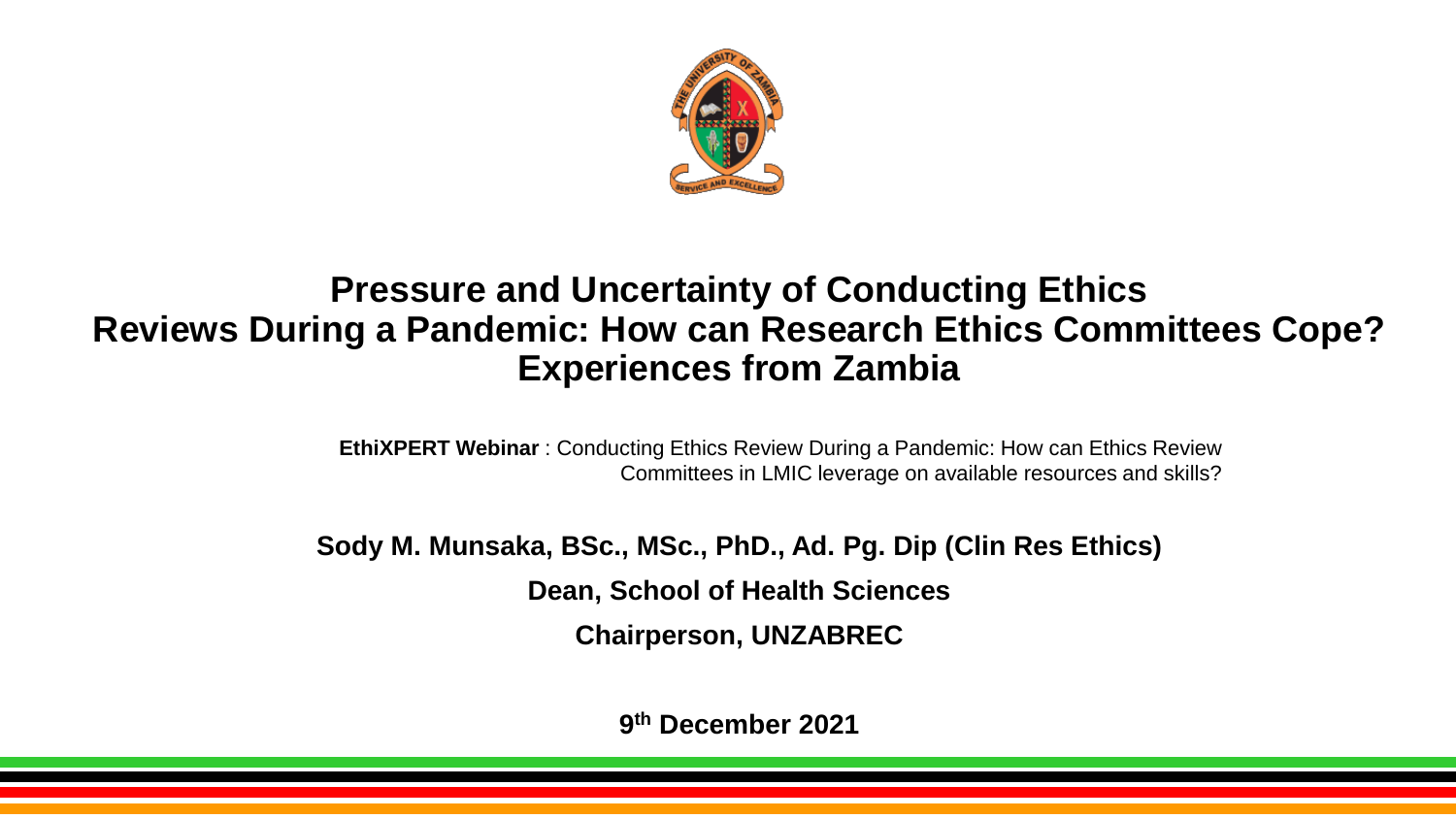

- The COVID-19 pandemic has disrupted many socio-economic activities including research (research ethics)
- Urgency to conduct research and development of solutions (biomedical/medical and public health) to address the pandemic
- Urgency for research regulatory players (Research ethics Committee and Government competent authorities) to approve protocol expeditiously
- **Challenge**: Rapidly implementing procedural modifications without compromising ethical standards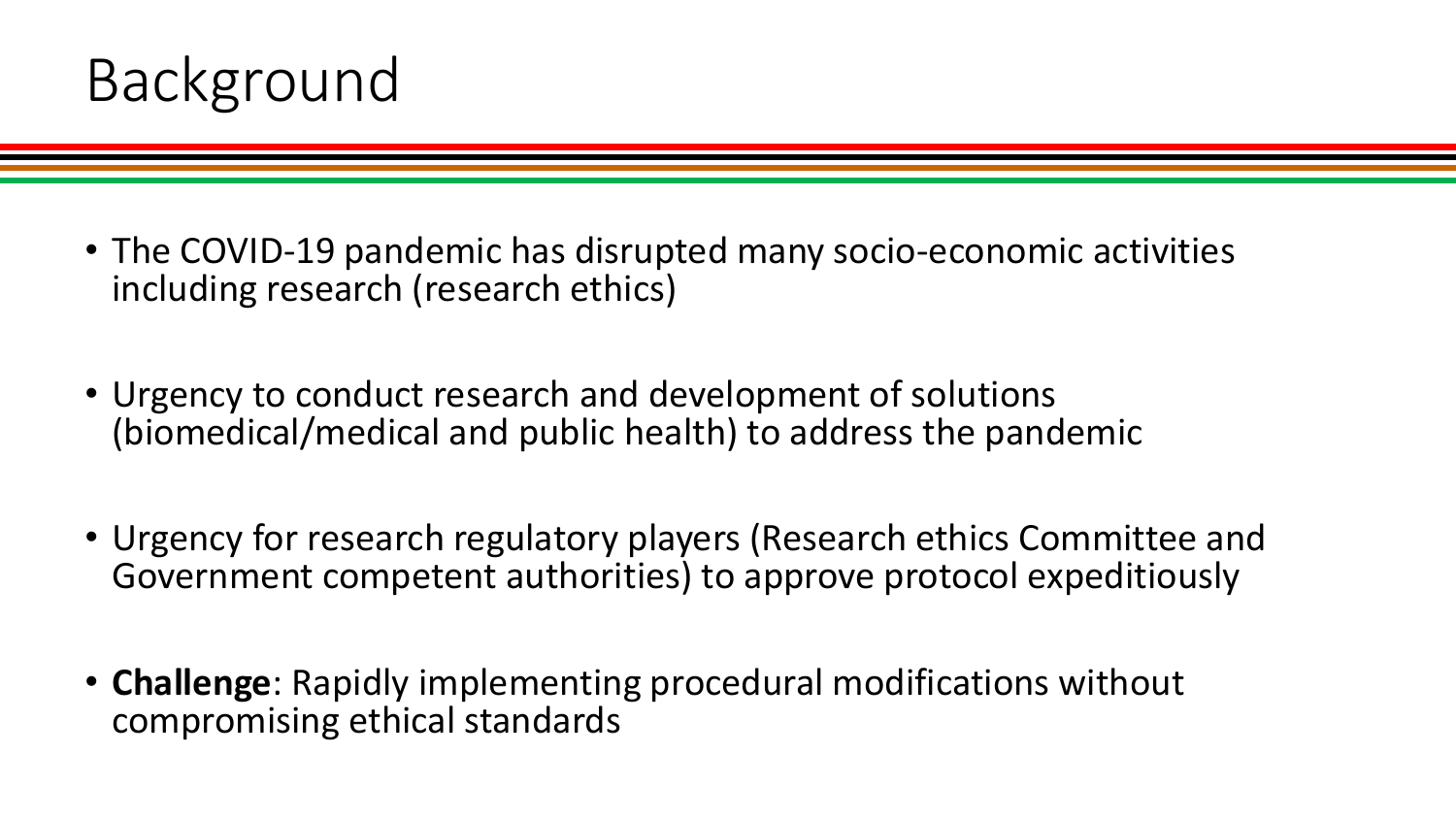## Experiences of UNZABREC

- First two cases of COVID-19 were reported on 18<sup>th</sup> March 2020
- Immediate closure of Universities, Schools, travel, **suspension of clinical research**, **meetings (face-toface)** etc
- UNZABREC had just started using Rhinno (online submission system)
- Surge of mobile banking platforms



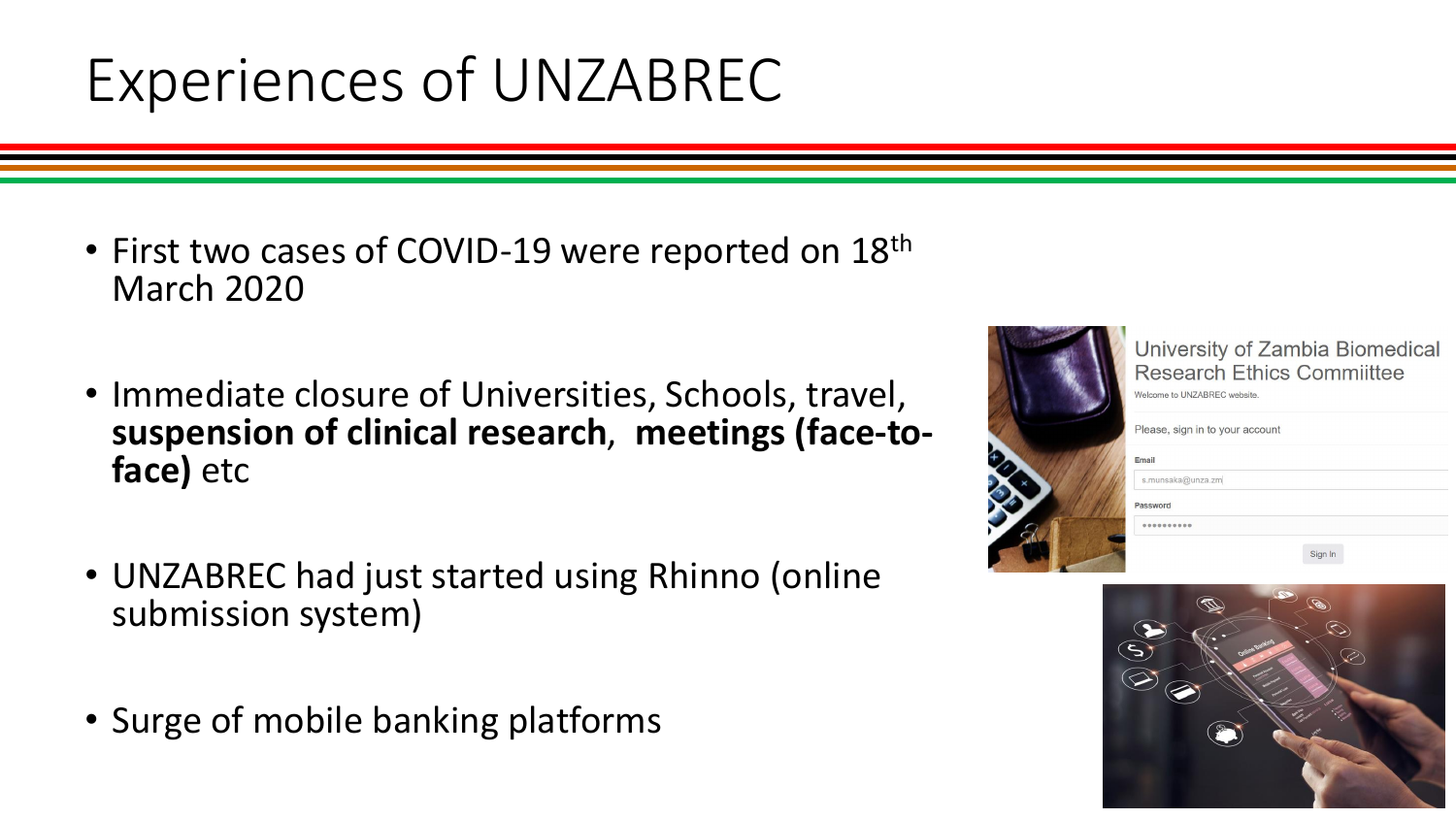## UNZABREC Procedural modifications

- 100% Online submission, review and feedback
- Online meetings (Zoom video conference)
- Introduced Fast-track review system (2 weeks turnaround)
	- Minimal risk studies only
	- Not clinical trials
- All COVID-19 protocols were Fast-tracked
	- Clinical trials?
- Use of independent experts (no voting rights)



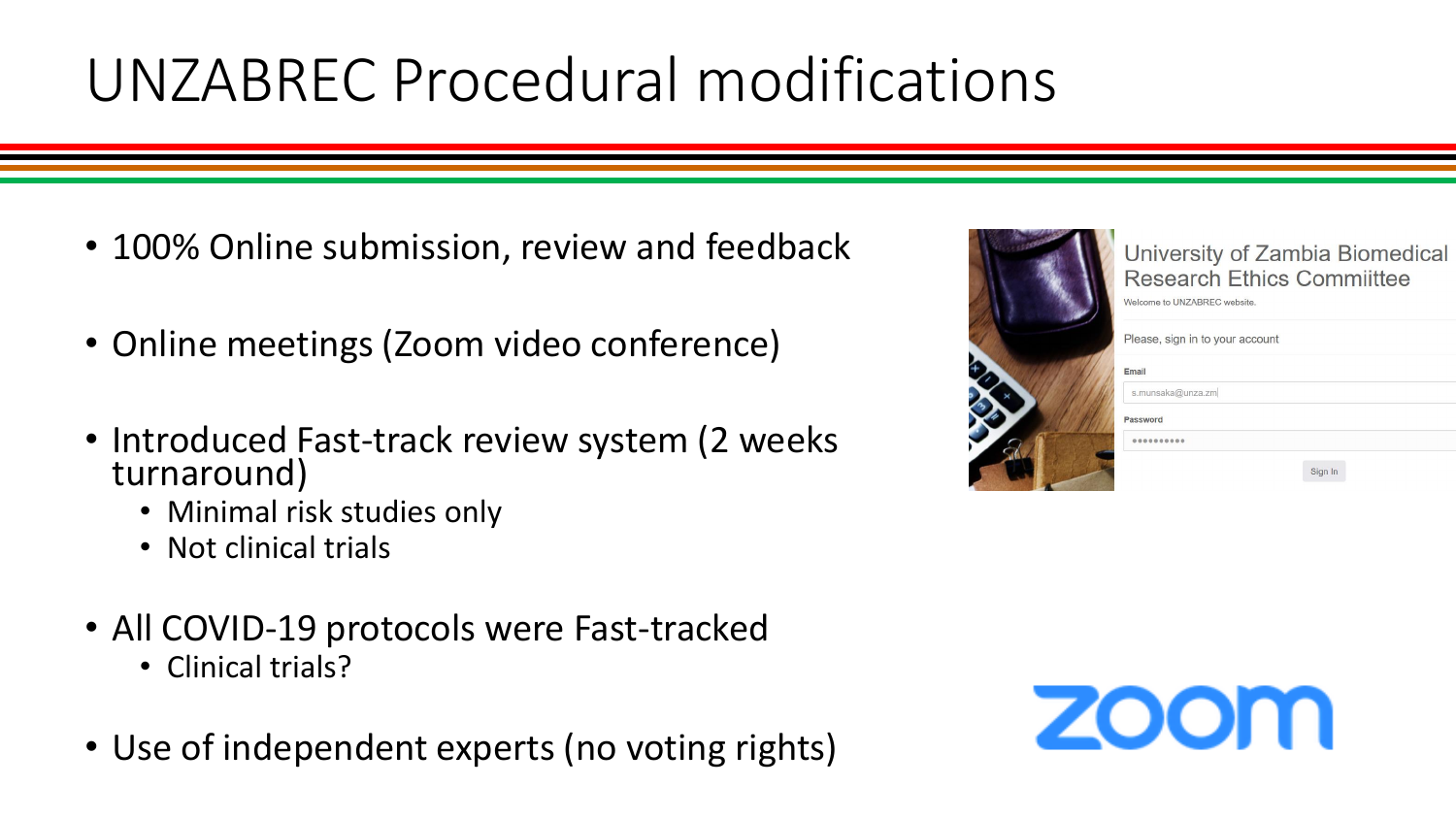

- Waiver requests (Even for moderate to high risk studies)
- Waivers for consent
- Waiver for written informed consent
- Urgent protocols
- Requests to publish collected data (retrospective ethical approval)
- Thin line between clinical practice and research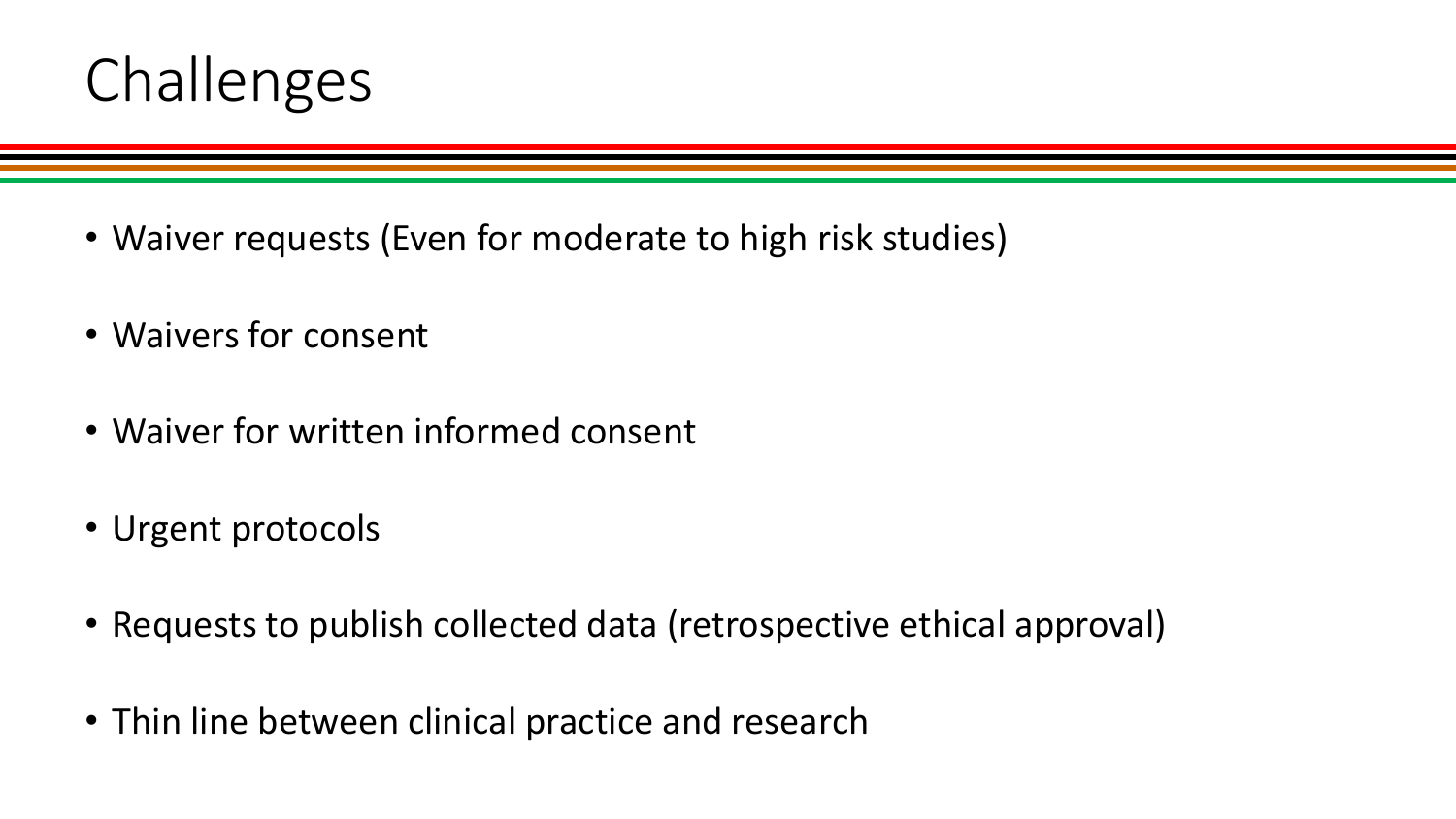#### Best Practices adopted during review

- Weighing of risks and benefits (Beneficence)
- Review of COVID-19 measures to protect both participants and researchers (Beneficence)
- Extraordinary review meetings (via online platforms); Reduced quorum?
- Challenges of written informed consent?
	- Digital signatures?
	- Phone consent?
- Online training and webinars (NIH, G11 grant supported)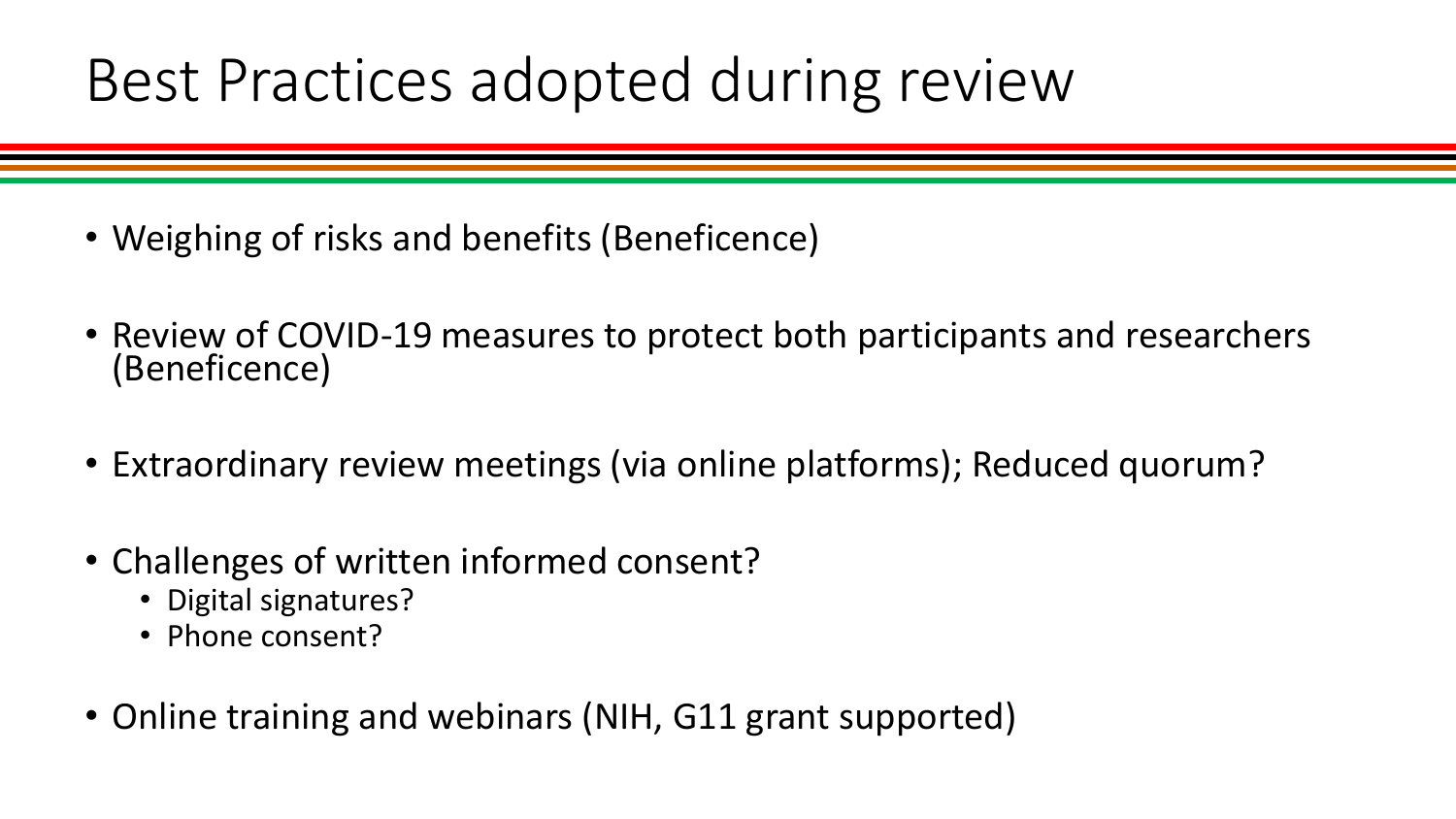| <b>SUBMISSION TYPE</b> | <b>JAN</b> | <b>FEB</b> | <b>MAR</b> | <b>APRIL</b> | <b>MAY</b> | <b>JUNE</b> | <b>TOTAL</b> |
|------------------------|------------|------------|------------|--------------|------------|-------------|--------------|
| Renewals               | 09         | 11         | 14         | 15           | 15         | 12          | 76           |
| Approvals              | 23         | 22         | 22         | 18           | 22         | 34          | 147          |
| Waiver                 | 02         | 00         | 05         | 00           | 02         | 02          | 11           |
| <b>Fast Tracks</b>     | 17         | 06         | 03         | 09           | <b>11</b>  | 19          | 65           |
| <b>New Studies</b>     | 15         | 12         | <b>16</b>  | 13           | 08         | 18          | 82           |
| Amendments             | 19         | 06         | 03         | 07           | 11         | 06          | 52           |
| Progress reports       | 15         | 03         | 03         | 02           | 04         | 04          | 31           |
| <b>Adverse Events</b>  | 21         | 04         | 04         | 12           | 02         | 07          | 50           |
| <b>Deviations</b>      | 02         | 01         | 02         | 05           | 05         | 04          | 19           |
| <b>Closed Studies</b>  | 05         | 02         | 00         | 00           | 03         | 02          | 12           |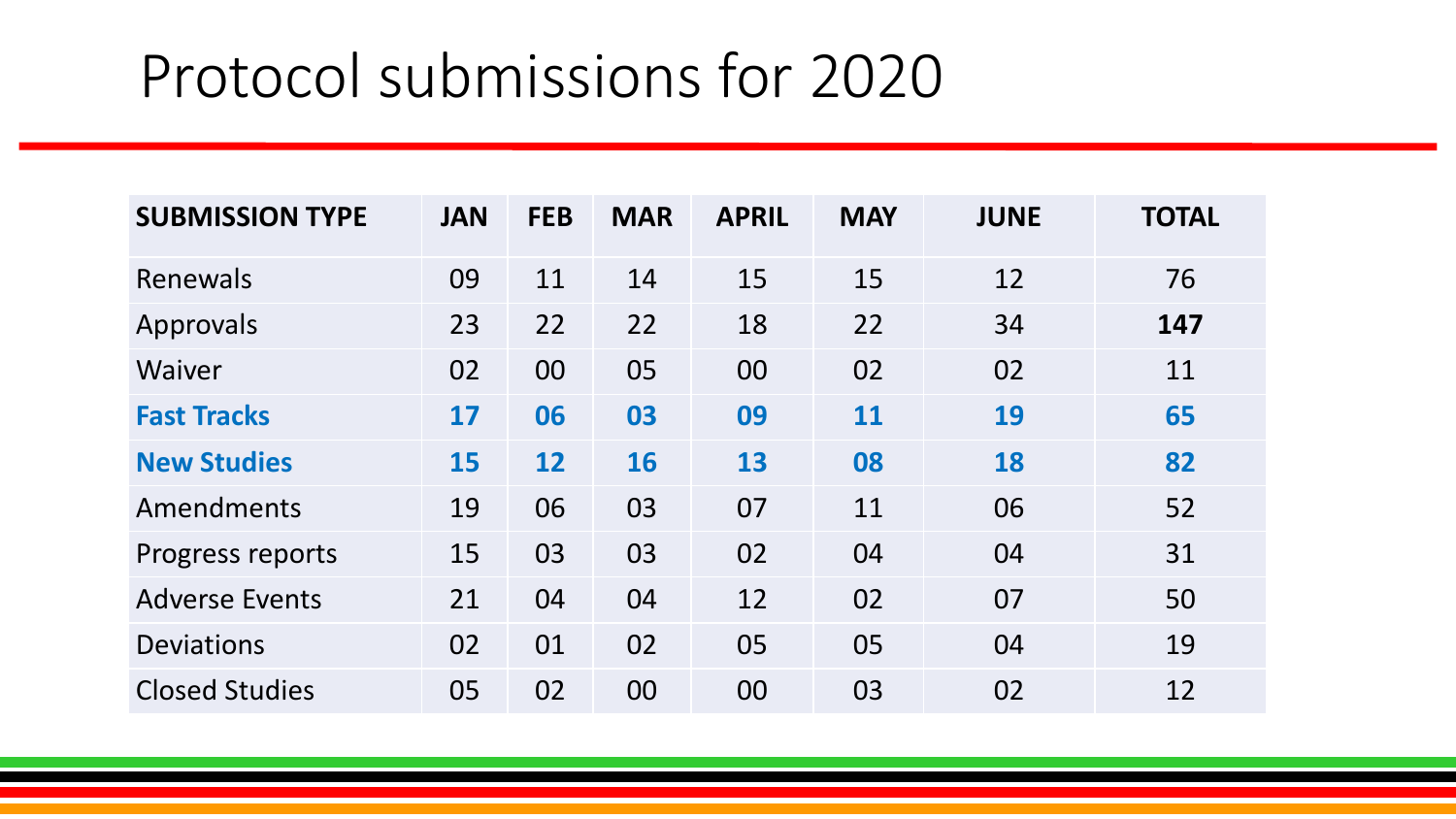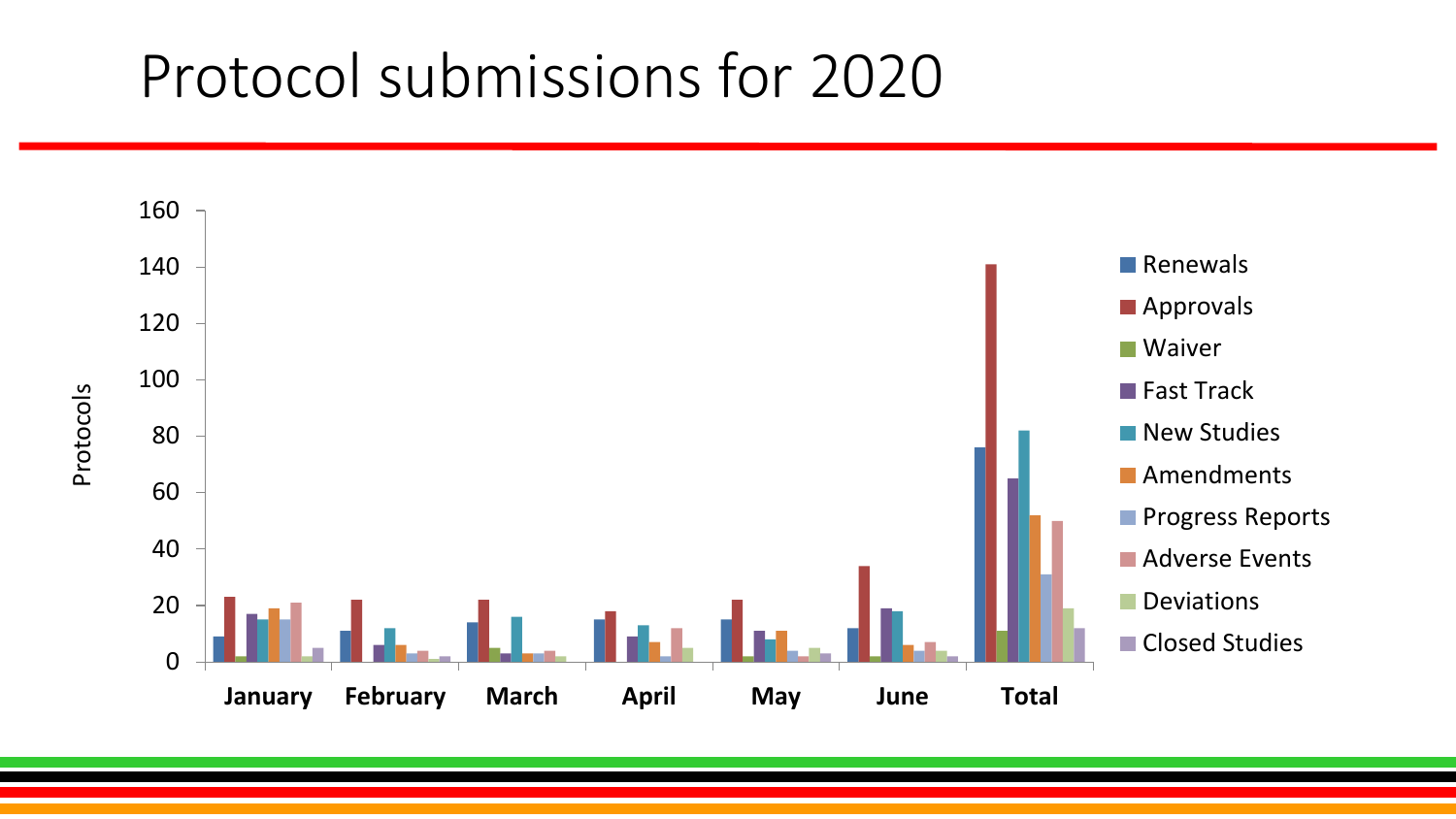#### **SHOWING SUBMISSIONS FROM JULY TO DECEMBER**

| <b>SUBMISSION TYPE</b> | <b>JUL</b> | <b>AUG</b> | <b>SEP</b> | <b>OCT</b> | <b>NOV</b> | <b>DEC</b> | <b>TOTAL</b> |
|------------------------|------------|------------|------------|------------|------------|------------|--------------|
| Renewals               | 05         | 10         | 17         | 13         | 09         | 02         | 56           |
| Approvals              | 38         | 34         | 26         | 20         | 12         | 13         | 143          |
| Waiver                 | 01         | 02         | 01         | 01         | 01         | 00         | 06           |
| <b>Fast Tracks</b>     | 23         | 12         | 14         | 13         | 07         | 20         | 89           |
| <b>New Studies</b>     | 29         | 20         | 11         | 03         | 06         | 00         | 69           |
| Amendments             | 07         | 18         | 07         | 08         | 02         | 06         | 48           |
| Progress reports       | 04         | 01         | 03         | 01         | 02         | 04         | 15           |
| <b>Adverse Events</b>  | 01         | 13         | 04         | 03         | 00         | 00         | 21           |
| <b>Deviations</b>      | 03         | 02         | 00         | 02         | 02         | 01         | 10           |
| <b>Closed Studies</b>  | 01         | 02         | 01         | 00         | 01         | 00         | 05           |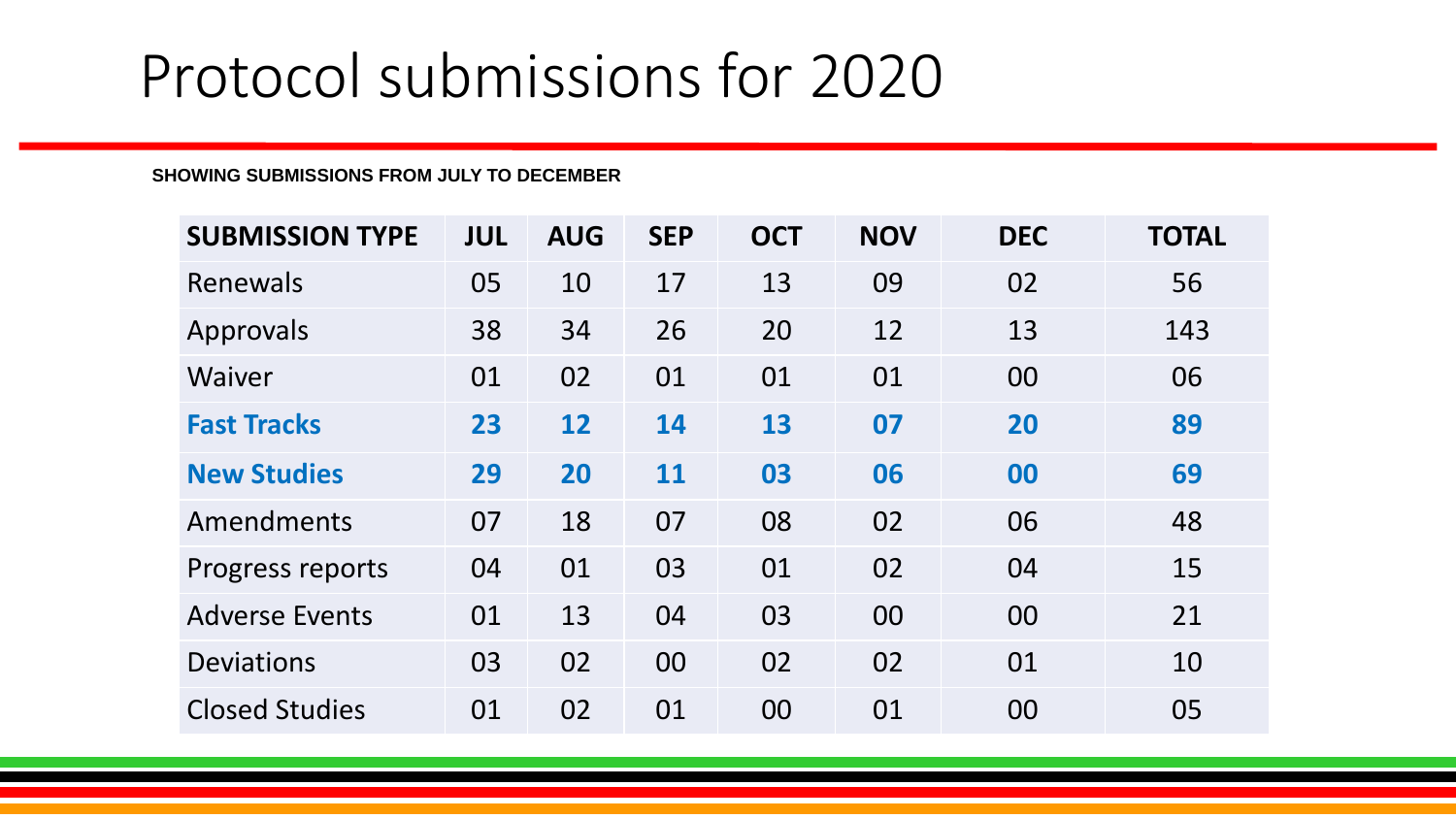

Protocols